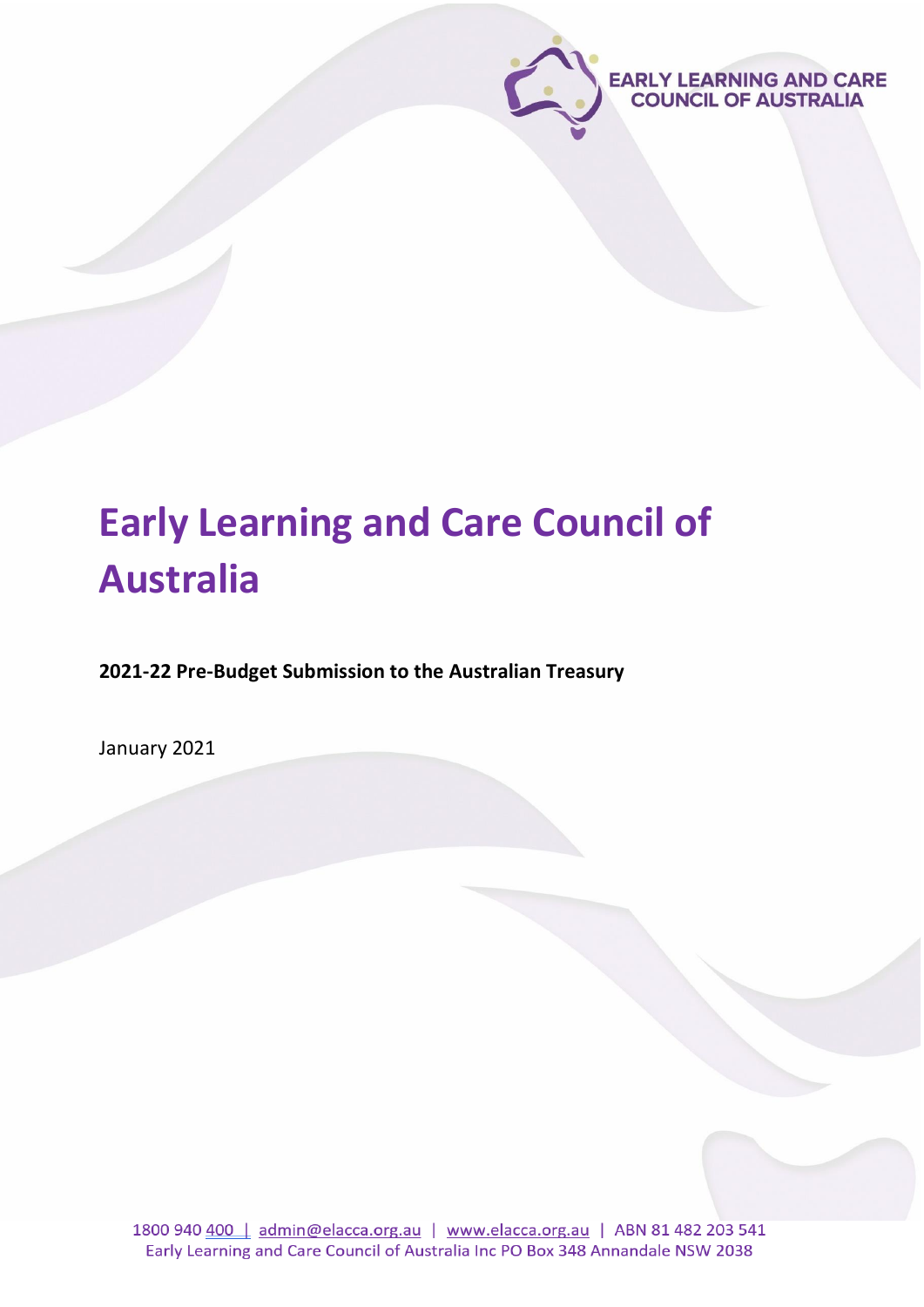## **PRE-BUDGET SUBMISSION TO THE AUSTRALIAN TREASURY – BUDGET 2021-22**

## **Overview**

The Early Learning and Care Council of Australia (ELACCA) is pleased to make this submission, which urges the Australian Government to leverage the essential role of the early learning and care sector to drive economic recovery through the 2021-22 Budget.

As we enter 2021, families and children across Australia are in even greater need of affordable, accessible quality early learning and care to support workforce participation and children's learning and development. Through careful targeting of early learning and care funding, the Government has a unique opportunity to achieve a triple dividend: greater income for families; a bigger pool of labour for business; and an ongoing increase to GDP. This is in addition to the human capital development that flows from children engaging in high-quality early learning.

While public discussion of early learning and care in 2020 was dominated by the impacts of COVID-19, ELACCA has not lost sight of policy issues and investment priorities that will outlive the pandemic. Some of the pressing challenges include:

- Two-parent families constrained in their workforce participation by the negative interplay between Child Care Subsidy rates, other family support payments and the taxation system<sup>1</sup>
- Early learning participation by children from single-parent families falling steeply <sup>2</sup>
- Children in low socioeconomic areas much less well-prepared for school<sup>3</sup>
- Families in different states and territories facing vastly different costs for early learning and care.<sup>4</sup>

Fortunately, solutions to these problems are readily available, including through utilising the current Child Care Subsidy and national consultations on preschool. The modest additional expenditure required would generate powerful – and intergenerational – benefits for individual children, their families and the Australian economy as a whole.<sup>5</sup> For the 2021-22 Federal Budget, ELACCA urges the Government to take the first steps in enacting these solutions.

## **Summary of recommendations**

#### **Affordability**

- 1. Increase the Child Care Subsidy (CCS) rate by 10% at each income threshold, bringing the maximum subsidy rate to 95% for low-income families and the minimum rate to 30%.
- 2. Abolish the CCS annual cap, which limits subsidy payments and disincentivises families with incomes above \$189,390.
- 3. Introduce a new 'disaster and emergency category' for CCS funding, to support families and young children and ensure the viability of early learning and care services.

<sup>1</sup> KPMG. (2020). *[The Child Care Subsidy: Options for increasing support for caregivers who want to work.](https://assets.kpmg/content/dam/kpmg/au/pdf/2020/kpmg-child-care-subsidy-report.pdf)* 

<sup>2</sup> Broadway, B. & Vera-Toscano, E. (2020). *[Childcare a challenge for poorer single parents;](https://pursuit.unimelb.edu.au/articles/childcare-a-challenge-for-poorer-single-parents)* Melbourne Institute. (2020). *[The Household, Income and Labour Dynamics in Australia Survey: Selected Findings from Waves 1 to 18](https://melbourneinstitute.unimelb.edu.au/__data/assets/pdf_file/0009/3537441/HILDA-Statistical-report-2020.pdf)*.

<sup>3</sup> Australian Early Development Census. (2019). *[2018 AEDC National Report.](https://www.aedc.gov.au/resources/detail/2018-aedc-national-report)*

<sup>4</sup> Productivity Commission. (2020). *[Report on Government Services 2020.](https://www.pc.gov.au/research/ongoing/report-on-government-services/2020/child-care-education-and-training/early-childhood-education-and-care/rogs-2020-partb-section3.pdf)* Data tables 3A.23, 3A.24 and 3A.25.

<sup>5</sup> Every dollar invested in early learning in the year before school generates a return of two dollars - see PwC Australia. (2019). *[A Smart Investment for a Smart Australia](https://www.thefrontproject.org.au/images/downloads/ECO%20ANALYSIS%20Full%20Report.pdf)*; A long-running study in the United States (the Perry Preschool Project) has demonstrated the intergenerational effects of early learning for children experiencing disadvantage - see Heckman, J. and Karapakula, G. (2019). *[Intergenerational and intragenerational externalities of](https://www.nber.org/papers/w25889)  [the Perry Preschool Project](https://www.nber.org/papers/w25889)*. National Bureau of Economic Research (US).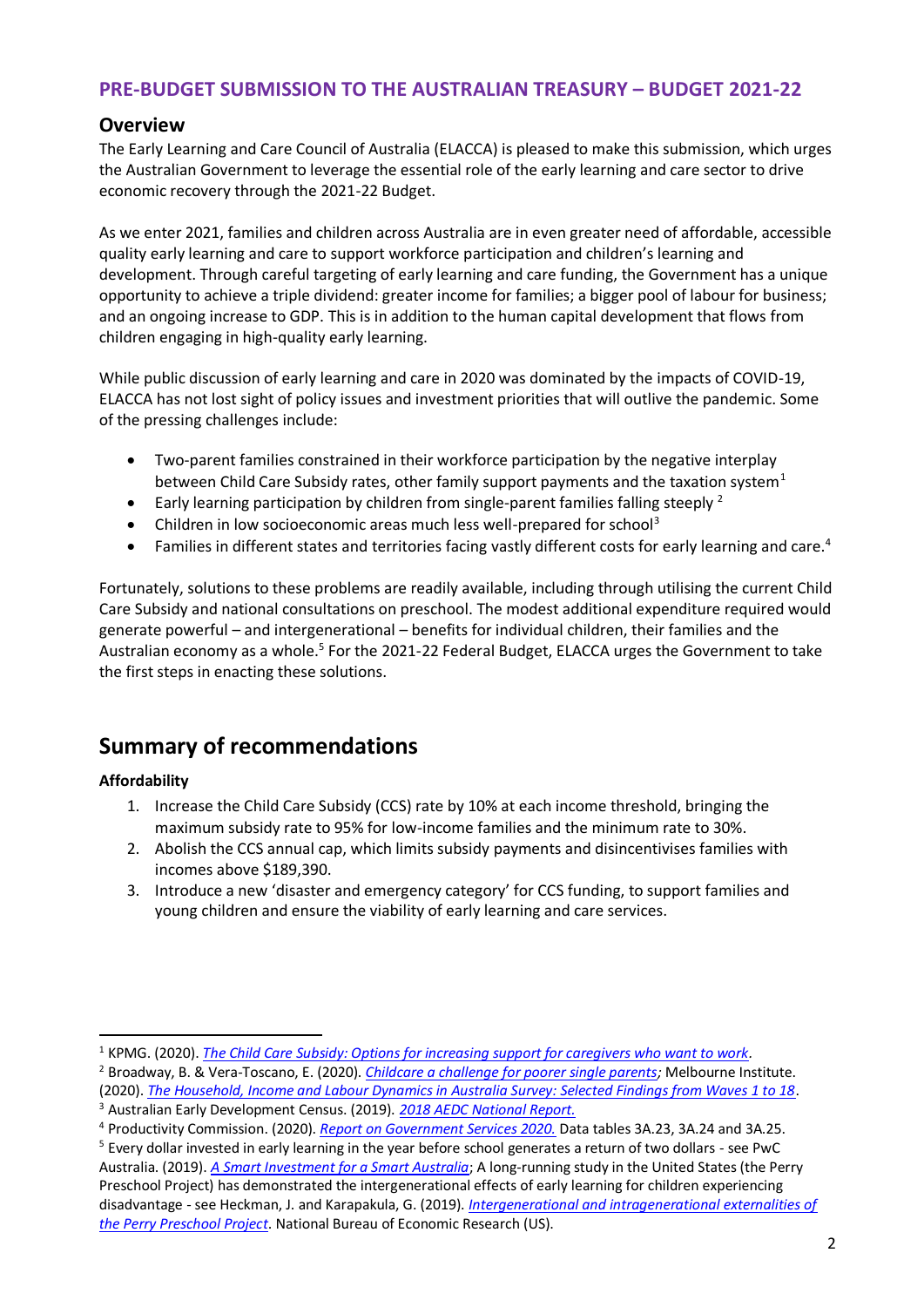#### **Workforce and Quality**

- 4. Introduce nationally consistent registration for all early childhood teachers, to build professionalisation of the sector and facilitate ongoing professional development and workforce mobility across jurisdictions.
- 5. Assign funding for the implementation of the National Early Childhood Education and Care Workforce Strategy.

#### **Equity**

- 6. Amend the CCS activity test to guarantee all Aboriginal and Torres Strait Islander children 36 hours per week of subsidised early learning.
- 7. Extend the preschool exemption to two years before school and work with the sector to develop and release a rollout plan for a second year of preschool for all Australian children.
- 8. Introduce a medium-term (five-year) National Agreement on preschool funding.
- 9. Update the Inclusion Support Program, so that funding is calculated to include (a) children's actual attendance at an early learning and care service; and
	- (b) award wage rates for educators.

#### **Access**

- 10. Provide all children with a base entitlement of 18 hours per week of subsidised early learning and care (across two days), regardless of their parents' engagement in work or study.
- 11. Improve and integrate the Child Care Finder website with ACECQA's Starting Blocks website, to achieve reduced duplication and greater transparency and equip parents with more consistent consumer information.

## **A. Affordability**

Across their networks, the 16 members of ELACCA provide early learning and care to more than 220,000 children in more than 2,000 services across Australia. ELACCA members are acutely aware of the intersection between service quality, fees and accessibility for families. ELACCA members have a shared commitment to continually strengthening quality in their services, and to ensuring access for all children and families. This means making early learning and care affordable through a well-designed Child Care Subsidy (CCS).

#### **Supporting working families**

Recent analysis by KPMG has highlighted the unfortunate interplay between the CCS and the broader family payment and taxation systems.<sup>6</sup> Currently, working families face a powerful disincentive to increase their workforce participation and the income of their second earner (often a mother, working part-time). Families across all income levels can lose 70% or more of their additional pay if the second earner chooses to work more (see Box 1)

#### **Case study: A family earning \$79,000 with two children in long day care for three days per week.**

One parent working full-time earns \$55,000 per year. The other parent works three days a week and earns \$24,000 per year.

The parent working part-time is offered an extra day.

The family would have just \$32 extra each week from the additional day of work. Their long day care fees will increase by around \$3,000 per year.

#### *Box 1: Child Care Subsidy and workforce disincentives*

Source: The Front Project (2020)<sup>7</sup>

<sup>6</sup> KPMG. (2020). *[The Child Care Subsidy: Options for increasing support for caregivers who want to work](https://assets.kpmg/content/dam/kpmg/au/pdf/2020/kpmg-child-care-subsidy-report.pdf)*.

<sup>7</sup> The Front Project. (2020). *[Fact Sheet: The Child Care Subsidy: Options for increasing support for caregivers who](https://www.thefrontproject.org.au/images/downloads/Fact_sheet_Optimising_the_Child_Care_Care_Subsidy.pdf?ver=2)  [want to work.](https://www.thefrontproject.org.au/images/downloads/Fact_sheet_Optimising_the_Child_Care_Care_Subsidy.pdf?ver=2)*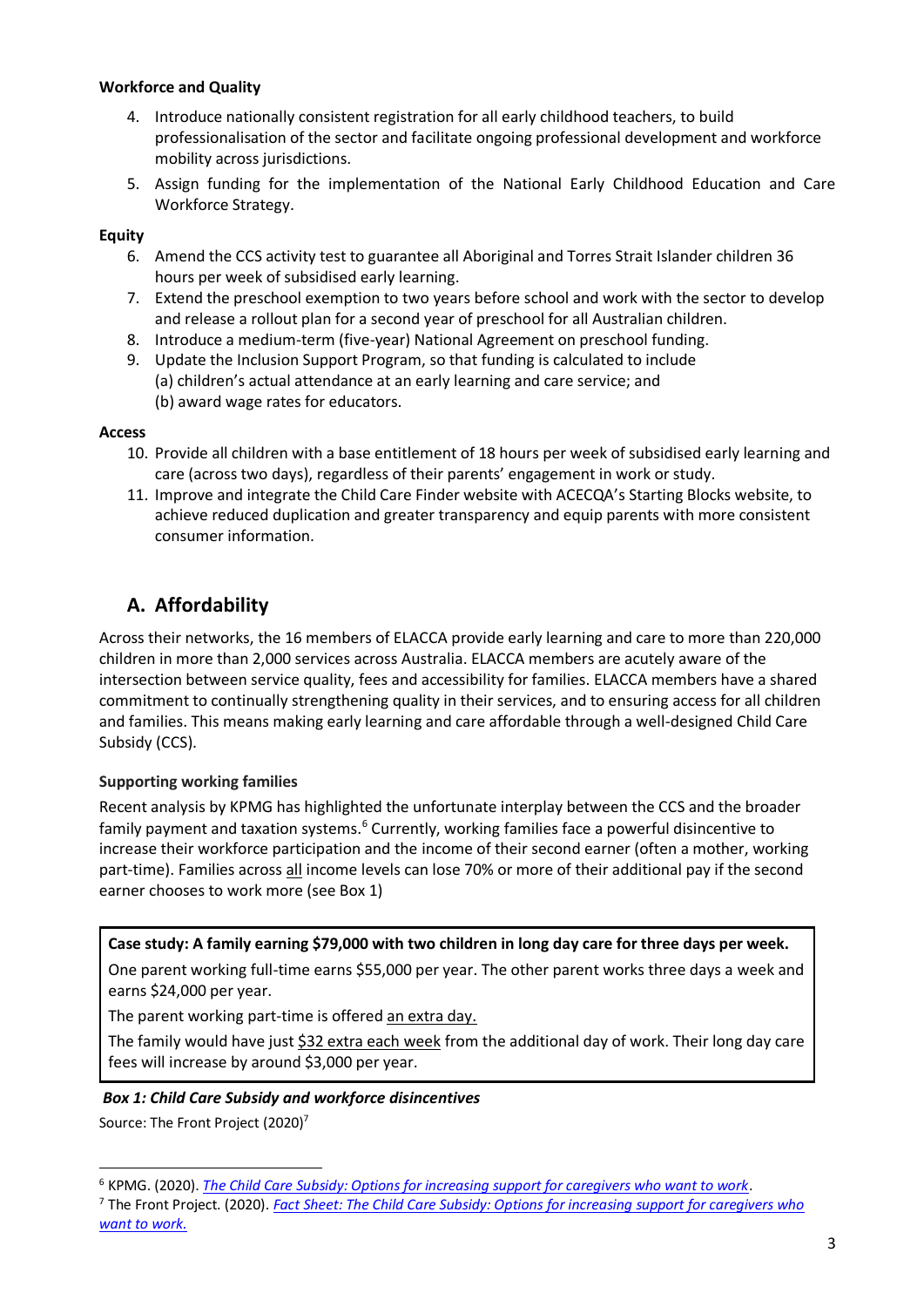KPMG proposes a simple solution: increasing the CCS rate by 10% at each income threshold, bringing the maximum rate to 95% for low-income families and the minimum rate to 30%, with smoother tapering across income levels. Importantly, upgrading the CCS would have a triple dividend:

- Greater scope for families to earn
- A bigger pool of labour for businesses
- An ongoing increase to GDP.

KPMG has costed this change at around \$2.5 billion per annum, for an annual return of up to \$5.4 billion in increased GDP.

A parent's choice to work more – and to build financial security for their family – is one that the Australian Government could proudly champion for families, in the interests of national economic stimulus.

#### **Recommendation 1: Increase the Child Care Subsidy (CCS) rate by 10% at each income threshold, bringing the maximum subsidy rate to 95% for low-income families and the minimum rate to 30%.**

#### **Removing the CCS annual cap**

As part of upgrading the CCS, the removal of the annual cap on CCS payments is an important measure for many Australian families. Currently, families earning more than \$189,390 per annum are limited to \$10,560 (per child) in CCS payments. The figure of \$189,390 per annum therefore looms as a hard barrier for many families: earn above this, and you may need to limit your children's participation in early learning and care to avoid extra out-of-pocket costs.

Removing the CCS annual cap would further reduce the workforce disincentive for second income earners picking up additional days of work, thereby acting as an economic stimulus measure.

#### **Recommendation 2: Abolish the CCS annual cap, which limits subsidy payments and disincentivises families with incomes above \$189,390.**

#### **Dealing with disasters**

One of the lessons learned from nearly 18 months of bushfire, flood and pandemic in Australia is that standard public administrative practices are often a poor fit for emergency situations. ELACCA members, and the families that use their services, have faced significant difficulties in operating within the CCS system during local disasters and emergencies (see Table 1).

| Circumstance caused by disaster/emergency            | Impact                                                                                                                                                                                                                                                                                                                |
|------------------------------------------------------|-----------------------------------------------------------------------------------------------------------------------------------------------------------------------------------------------------------------------------------------------------------------------------------------------------------------------|
| <b>Parents</b>                                       |                                                                                                                                                                                                                                                                                                                       |
| Cannot reach their child's early learning<br>service | • Must pay fees even though no service is provided<br>(early learning services may not waive gap fees).<br>• May incur additional costs for alternative care at<br>short notice.<br>• May retain CCS by using 'approved absences' – but<br>only if they have sufficient days remaining in their<br>annual allocation. |
| Cannot work or study                                 | • May not meet the work/study requirement of the<br>CCS.<br>• May lose eligibility for CCS.<br>• May cancel enrolment                                                                                                                                                                                                 |
| <b>Early learning and care services</b>              |                                                                                                                                                                                                                                                                                                                       |
| Cannot operate for one or more days                  | • Must charge attendance fees, to receive CCS.                                                                                                                                                                                                                                                                        |

#### *Table 1: The Child Care Subsidy in disaster and emergency situations*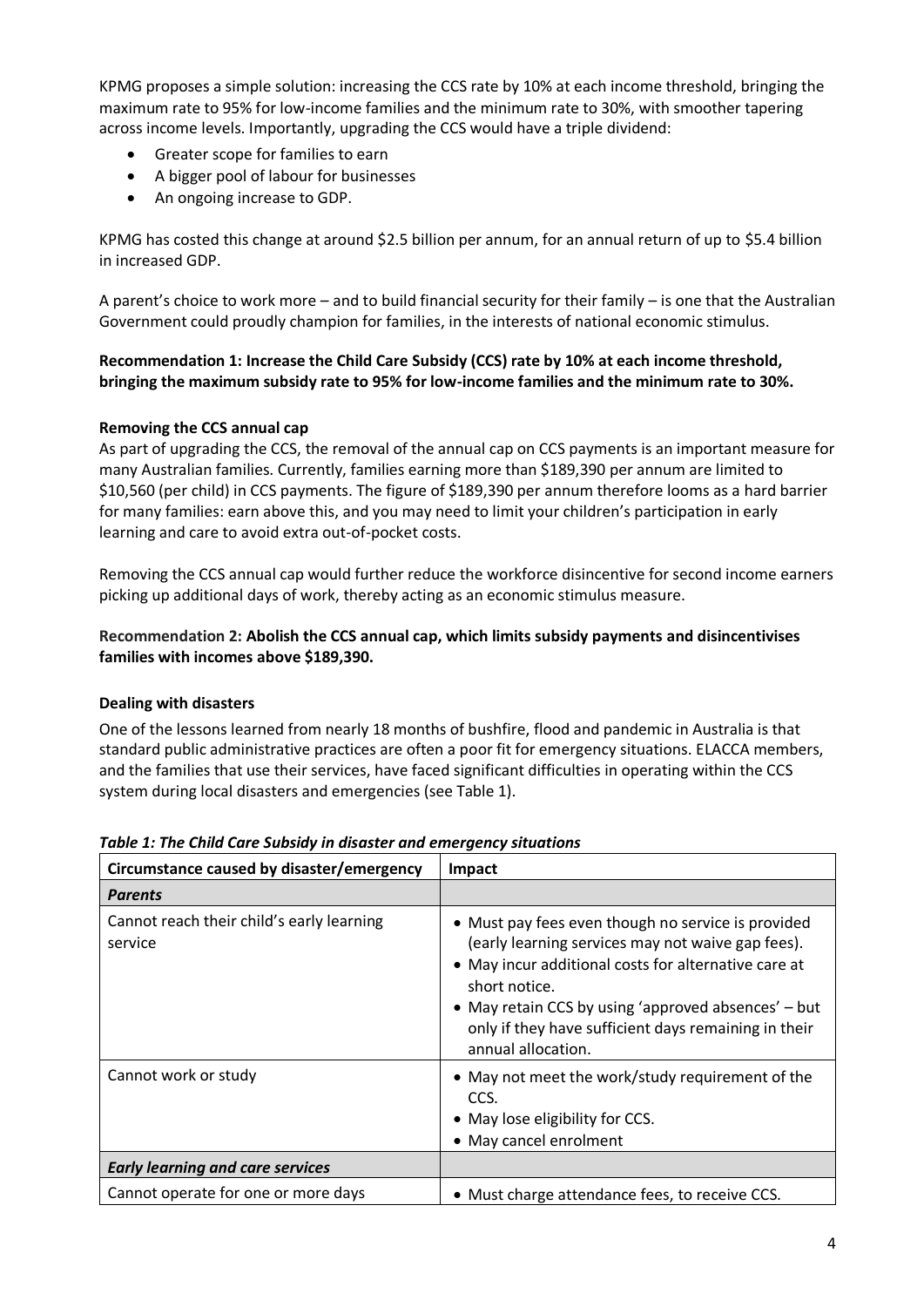|                           | • May face increased bad debts from non-payment<br>of fees.         |
|---------------------------|---------------------------------------------------------------------|
| Parents cancel enrolments | • Must deal with lower income, affecting staffing and<br>viability. |

Parents affected by disaster or emergency face the prospect of paying fees for a service not supplied, because the legislation governing the CCS does not allow early learning and care services to waive fees. Simultaneously, parents who are unable to work may fall foul of the 'activity test', which requires a minimum number of hours of work or study to qualify for CCS payments. The twin threat of ongoing fees and uncertain subsidies is enough to push some disaster-affected families out of the early learning and care system, regardless of their children's needs.

Early learning and care services affected by a disaster or emergency must prepare a written application for a Community Child Care Fund (CCCF) grant, which is administered by the Department of Employment, Skills and Education (DESE). On receipt of an application, DESE conducts an assessment, which includes 'an overall consideration of value with money' and may include 'security, probity, compliance and financial investigations'.<sup>8</sup> This system has proven to be slow and uncertain (when the opposite is required), and as evidenced during March–June 2020, not fit for purpose.

All of these negative impacts could be avoided through the introduction of a 'disaster and emergency' category for the Additional Child Care Subsidy (ACCS), to be activated by early learning and care services that experience threshold risks. Through the new ACCS category, families would be temporarily relieved of the fee burden, and services would receive their usual fortnightly income, ensuring their viability. This would be at no additional CCS cost to government. Providers would still incur a loss of income, so the CCCF grant would remain an important safety net for the sector.

**Recommendation 3: Introduce a new 'disaster and emergency category' for CCS funding, to support families and young children and ensure the viability of early learning and care services.**

#### **B. Workforce and Quality**

#### **Professional recognition for all teachers**

All governments in Australia have formally recognised 'the important link between educators and quality early childhood education experiences' and the consequent importance of 'increasing the capability of the early childhood education workforce'.<sup>9</sup>

Research has demonstrated a very strong link between the quality of the early learning and care workforce and the experiences and outcomes for young children:

'The most influential factors affecting quality, across age groups and service settings, are the education, qualifications and training of the workforce.' <sup>10</sup>

According to the latest official data (May 2020), only 81 per cent of early learning and care services in Australia meet the National Quality Standard (NQS). While this percentage improved rapidly in the period 2013-2017, it has almost plateaued since 2018.<sup>11</sup>

ELACCA members have higher quality ratings than the national average and are committed to 95 per cent of their services attaining a quality rating of *Meeting the NQS* or higher in the short term. High quality outcomes for children are delivered by a skilled and stable workforce. For this reason, ELACCA is participating actively in the ACECQA National Workforce Strategy consultation, demonstrating our

<sup>8</sup> Department of Employment, Skills and Education (Australia). (2020). *[Community Child Care Fund Special](file:///C:/Users/admin/Downloads/cccf_special_circumstances_guidelines_september_2020%20(1).pdf)  [Circumstances Grant Opportunity Guidelines.](file:///C:/Users/admin/Downloads/cccf_special_circumstances_guidelines_september_2020%20(1).pdf)*

<sup>&</sup>lt;sup>9</sup> Education Council. (2019). Op. cit. p. 8.

<sup>10</sup> Pascoe, S & Brennan, D. (2017). *[Lifting our Game,](https://education.nsw.gov.au/content/dam/main-education/early-childhood-education/whats-happening-in-the-early-childhood-education-sector/media/documents/Lifting-Our-Game-Final-Report.pdf)* pp. 62-63.

<sup>11</sup> Australian Children's Education and Care Quality Authority (ACECQA). (2020a). *[NQF Snapshot Q2 2020](https://www.acecqa.gov.au/sites/default/files/2020-08/NQFSnapshot_Q2May2020_1.pdf)*.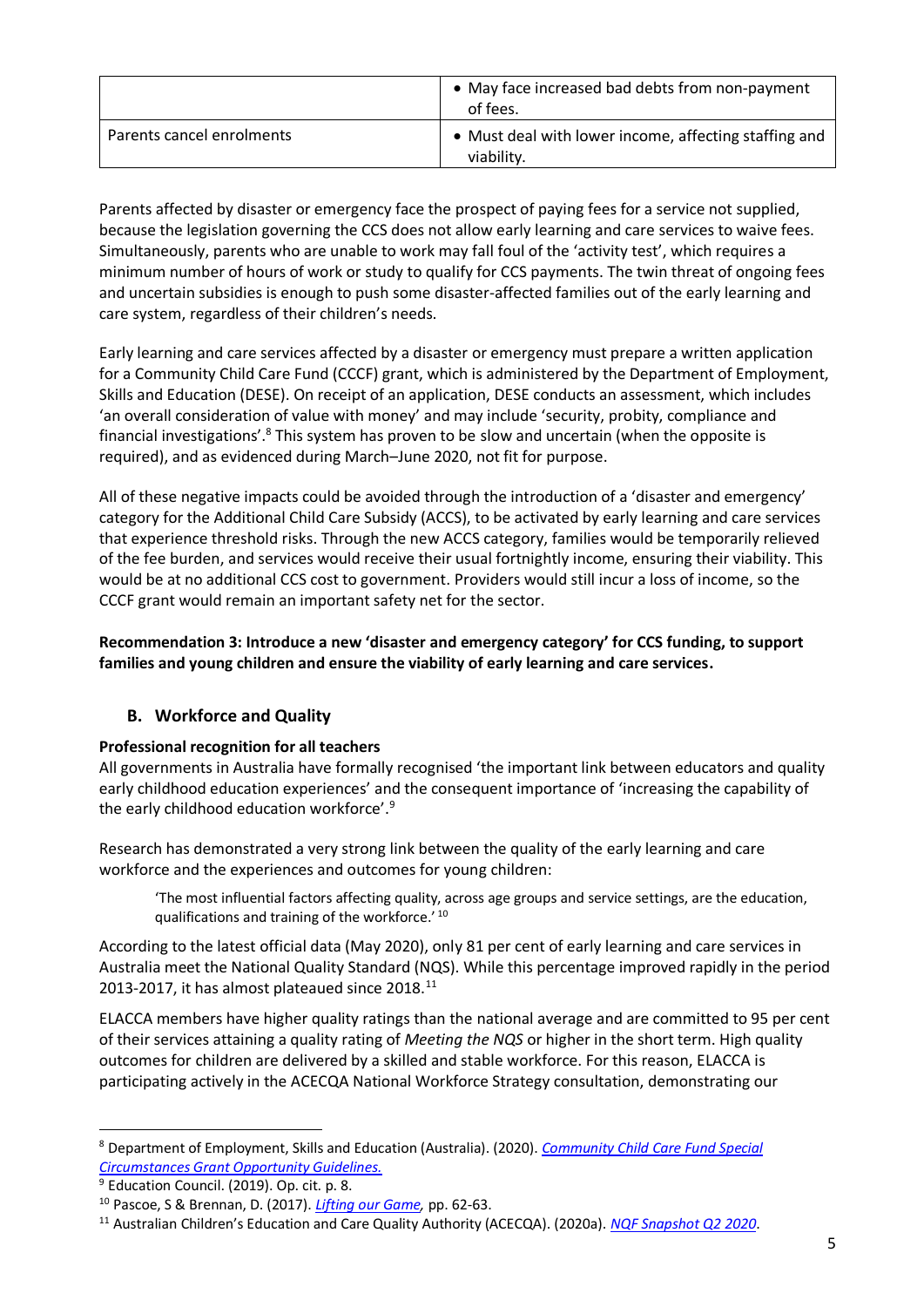commitment to work in collaboration with government to enhance workforce development and professionalisation, and to deliver exceptional outcomes for children.

One of the keys to strengthening the early childhood educator workforce is to attract and retain more Bachelor-qualified early childhood teachers (ECTs). An explicit goal of the National Quality Framework for early learning and care has been to increase the number of ECTs working with children, including in long day care settings, because 'improved educator to child ratios and educator qualifications both contribute to higher quality education and care'<sup>12</sup>.

In a recent review, the Australian Institute for Teaching and School Leadership (AITSL) identified the underdeveloped status of ECTs as a problem:

'The current situation in some jurisdictions - where early childhood teachers who are not employed in school settings are not required to be registered - risks devaluing the work of teachers in these services.'<sup>13</sup>

An interrelated set of factors – public recognition, professional respect, morale, comparative pay and conditions – is contributing to a growing shortfall of ECTs in the early learning and care sector. Most graduates of initial teacher education (early childhood) degrees take up jobs in schools.<sup>14</sup> One step in addressing this problem is to implement AITSL's recommendation that all qualified ECTs be formally registered alongside other teachers, regardless of whether they work in school settings, preschools or long day care services.

**Recommendation 4: Introduce nationally consistent registration for all early childhood teachers, to build professionalisation of the sector and facilitate ongoing professional development and workforce mobility across jurisdictions.**

#### **National Early Childhood Education and Care Workforce Strategy**

ELACCA welcomes the commitment by Education Ministers to develop a new children's education and care national workforce strategy to support the recruitment, retention, sustainability and quality of the early childhood services workforce. A national plan is a fundamental strategy to lifting quality.

The *Lifting our Game* report identified building workforce capability as a key initiative in improving the quality of early learning<sup>15</sup>. The looming national shortage of early childhood teachers poses an immediate challenge in maintaining the current national universal access to early childhood education as well as ensuring early childhood services meet the National Quality Framework.

A national workforce strategy is needed to:

- Ensure an adequate supply of suitably qualified teachers and educators to deliver early childhood education, particularly in rural and remote areas;
- Provide the wrap around professional support and development to allow them to flourish in early childhood settings;
- Ensure there is a pipeline of future teachers in place for a national roll-out of three year old programs; and
- Build a continuous learning culture to underpin quality improvement in programming and pedagogy in early childhood education.

Individual state efforts to address workforce development, while identifying the right targets, do not have sufficient resourcing or fire power to address the challenges that the sector faces, which is why a national approach is essential. Therefore, we recommend the Australian Government commits funding to the implementation of a national workforce strategy for early childhood education.

<sup>12</sup> ACECQA. (2020b). *NQF Annual [Performance Report](https://www.acecqa.gov.au/sites/default/files/2020-12/NQF-Annual-Performance-Report-2020.PDF)*, p. 40.

<sup>13</sup> Australian Institute for Teaching and Educational Leadership (AITSL). (2018). *[One Teaching Profession: Teacher](https://www.aitsl.edu.au/docs/default-source/national-review-of-teacher-registration/report/one-teaching-profession---teacher-registration-in-australia.pdf)  [Registration in Australia](https://www.aitsl.edu.au/docs/default-source/national-review-of-teacher-registration/report/one-teaching-profession---teacher-registration-in-australia.pdf)*.

<sup>14</sup> ACECQA. (2020b). Op. cit. p. 44.

<sup>15</sup> Lifting our Game (2017)[, https://earlychildhood.qld.gov.au/about-us/publications-and-research/lifting-our-game.](https://earlychildhood.qld.gov.au/about-us/publications-and-research/lifting-our-game)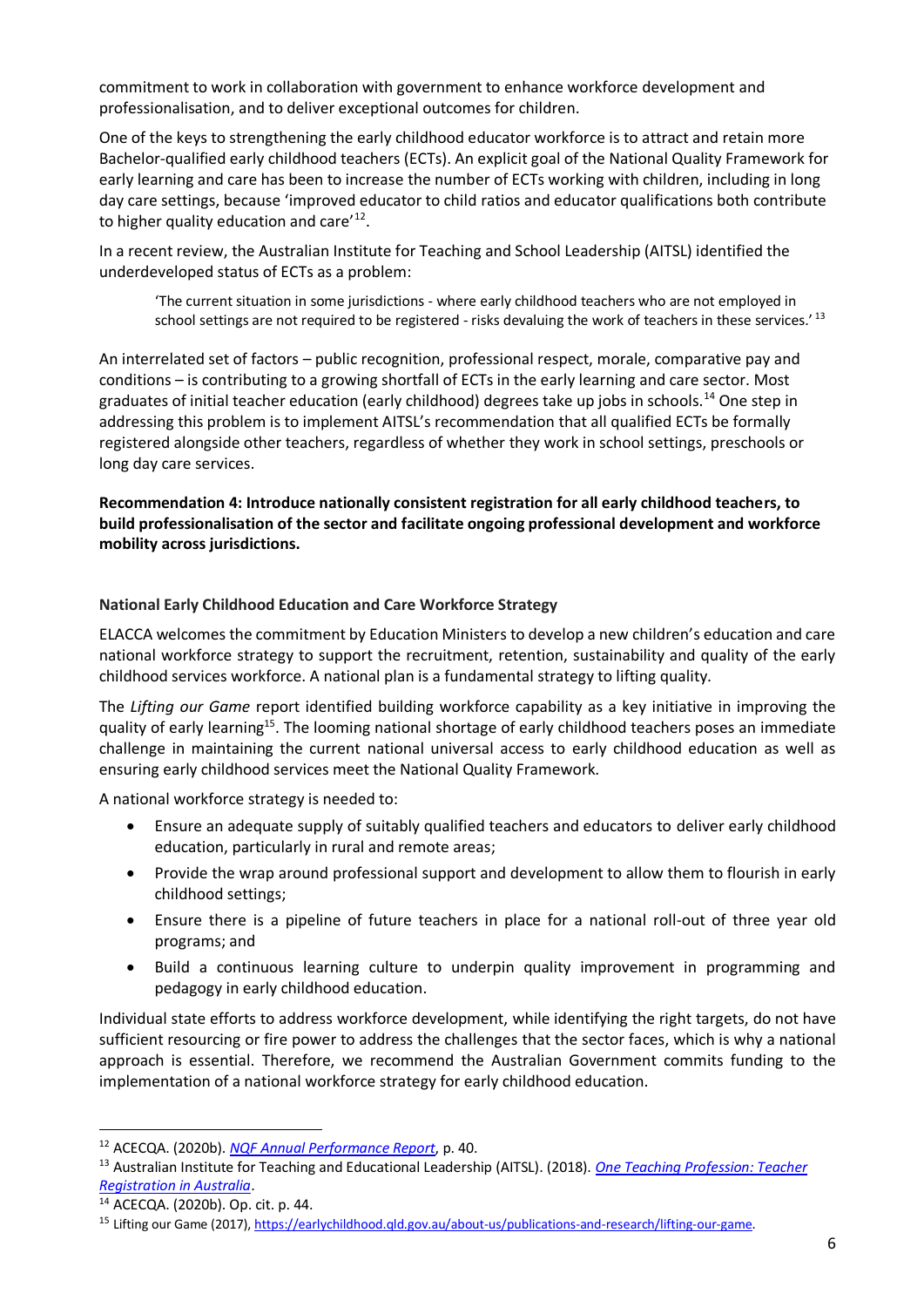**Recommendation 5: Assign funding for the implementation of the National Early Childhood Education and Care Workforce Strategy.**

## **C. Equity**

#### **A learning guarantee for all Aboriginal and Torres Strait Islander children**

Aboriginal and Torres Strait Islander children are twice as likely as their non-Indigenous peers to be developmentally vulnerable when they start school.<sup>16</sup> In the new National Agreement on Closing the Gap. all governments in Australia have committed to tackling this problem, principally through ensuring that 'Aboriginal and Torres Strait Islander children are engaged in high quality, culturally appropriate early childhood education in their early years'.<sup>17</sup>

There is an urgent need to lift the participation of Aboriginal and Torres Strait Islander children in highquality early learning, particularly in remote parts of the country. In a recent inquiry, the House of Representatives Standing Committee on Employment, Education and Training highlighted the educational divide between metropolitan and remote Australia, and made significant recommendations on early learning.<sup>18</sup> In its report *Education in Remote and Complex Environments*, the committee urged the government to 'provide up to 30 hours per week of subsidised early education and care for Aboriginal and Torres Strait Islander children', regardless of their parents' engagement in work or study.

ELACCA supports the committee's recommendation of amending the activity test for Aboriginal and Torres Islander families, although we note that 30 hours per week is only a good 'fit' for six-hour sessions of early learning (eg, supporting attendance for five days per week at a short preschool program). To meet the needs of all Aboriginal and Torres Islander families, in all locations, we recommend an early learning guarantee of 36 hours per week, which could also be applied to long day care sessions (which are typically available for 10-12 hours each day), enabling attendance for three days per week.

#### **Recommendation 6: Amend the CCS activity test to guarantee all Aboriginal and Torres Strait Islander children 36 hours per week of subsidised early learning.**

#### **Preschool equity**

Preschool matters because of its long-term social and educational benefits for children, and particularly for children experiencing vulnerability and disadvantage.<sup>19</sup> We also know that every dollar invested in preschool returns two dollars to Australia, through educational achievement, workforce participation and taxation revenue.<sup>20</sup> Two years of a quality preschool program is even better than one year.<sup>21</sup> For children facing disadvantage, establishing solid participation patterns earlier (at three years old) can improve participation at age four.

The Alice Springs (Mparntwe) Declaration, signed by every Education Minister in Australia in late 2019, makes the case very clearly:

<sup>16</sup> Australian Early Development Census. (2019). *[2018 AEDC National Report.](https://www.aedc.gov.au/resources/detail/2018-aedc-national-report)*

<sup>17</sup> COAG and the Coalition of Aboriginal and Torres Strait Islander Peak Organisations. (2020). *[National Agreement on](https://www.closingthegap.gov.au/sites/default/files/files/national-agreement-ctg.pdf)  [Closing the Gap.](https://www.closingthegap.gov.au/sites/default/files/files/national-agreement-ctg.pdf)*

<sup>18</sup> Standing Committee on Employment, Education and Training. (2020). *[Education in remote and complex](https://www.aph.gov.au/Parliamentary_Business/Committees/House/Employment_Education_and_Training/RemoteEducation/Report)  [environments](https://www.aph.gov.au/Parliamentary_Business/Committees/House/Employment_Education_and_Training/RemoteEducation/Report)*.

 $19$  In this document, the term 'preschool' means a program of play-based early learning delivered by a qualified early childhood teacher. This is different to other forms of early learning and care, which may not use early childhood teachers. In some states, preschool is referred to as 'kindergarten' – this document uses just one term, for the sake of simplicity.

<sup>20</sup> PwC Australia. (2019). *[A Smart Investment for a Smart Australia.](https://www.thefrontproject.org.au/images/downloads/ECO%20ANALYSIS%20Full%20Report.pdf)*

<sup>&</sup>lt;sup>21</sup> Mitchell Institute (2016) "Two years of preschool are better than one" <http://www.mitchellinstitute.org.au/reports/two-yearspreschool/>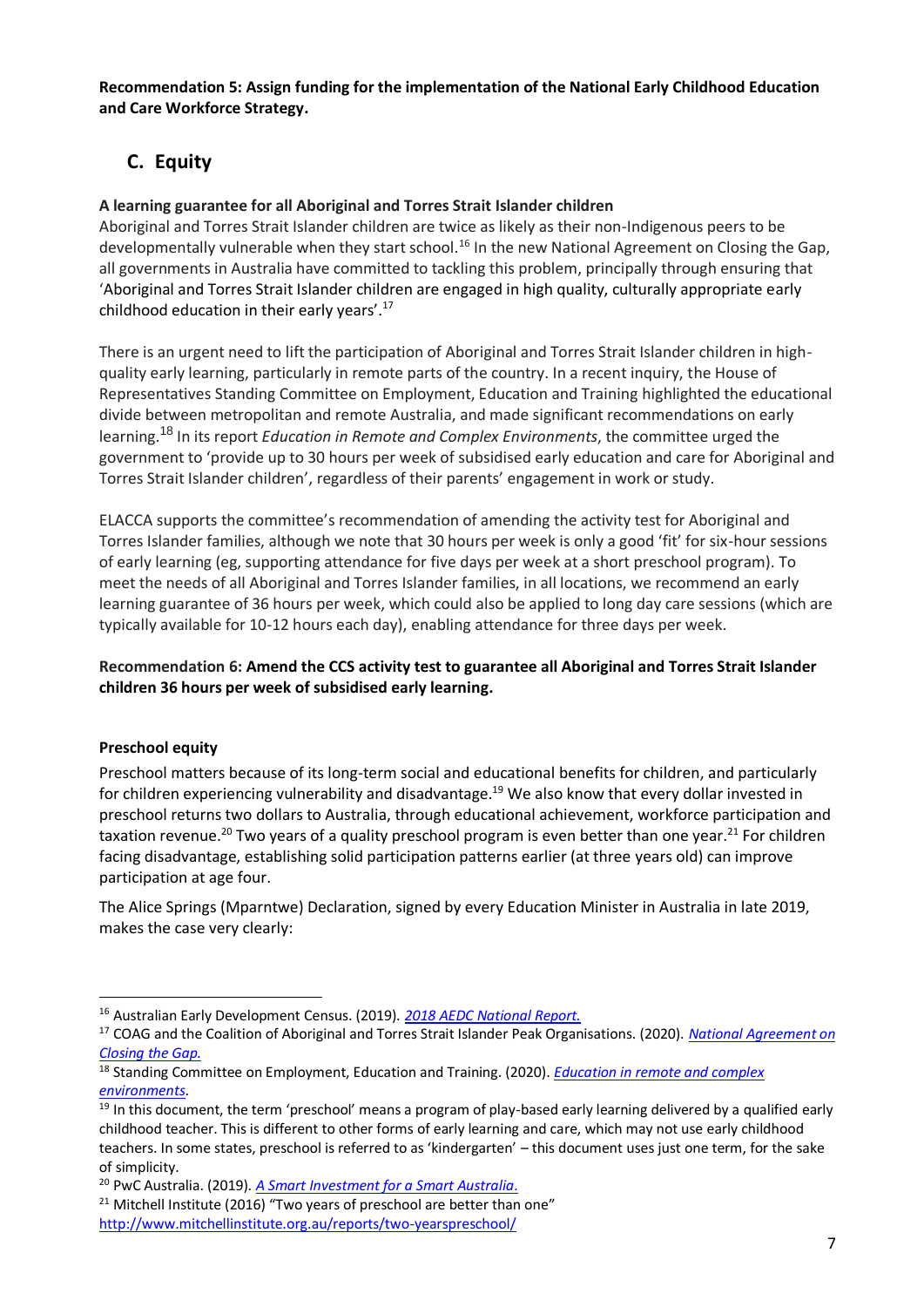'Education has the power to transform lives […] This begins with making sure that every young child has the opportunity to benefit from structured play-based learning before they start school, because this helps build the social, emotional and cognitive skills they need to succeed in the years to come.<sup>'22</sup>

Currently, access to affordable preschool in Australia, and access to a second year of preschool, depends principally on location. State and territory variations in preschool provision across Australia are already pronounced, and will only increase from 2021, when some jurisdictions introduce permanent and/or temporary measures to support three-year old preschool and to waive, or heavily subsidise, fees (see Box 2).

Consider a cohort of three-year-old children, all born on the same day (1 January 2018), living in different states and territories of Australia.<sup>23</sup>

| <b>Charlotte</b>                                                                                   | <b>Noah</b>                                                                                              | Mia                                            | Jack                                           |  |
|----------------------------------------------------------------------------------------------------|----------------------------------------------------------------------------------------------------------|------------------------------------------------|------------------------------------------------|--|
| <b>Beechworth, VIC</b>                                                                             | <b>Bondi, NSW</b>                                                                                        | Caboolture, QLD                                | Launceston, TAS                                |  |
| Eligible for free or very<br>low-cost preschool for<br>15 hours per week, 40<br>weeks of the year. | Eligible for free<br>preschool for 15 hours<br>per week, 40 weeks of<br>the year.                        | Not eligible to attend<br>a preschool program. | Not eligible to attend<br>a preschool program. |  |
| Available at<br>standalone<br>kindergartens and<br>long day care centres.                          | Available only at<br>community preschools<br>and mobile preschools<br>(not at long day care<br>centres). |                                                |                                                |  |

#### *Box 2: Preschool affordability and access in 2021: three-year-olds*

The disparities in preschool access do not disappear when children turn four. In the year before fulltime schooling (the standard preschool/kindergarten year), children continue to receive different levels of funding support for early learning, based on (a) their state or territory of residence and (b) the ownership structure of the early learning service that they attend (government-owned, community-owned or privately-owned). In the words of a recent official review, 'Most parents can access a preschool provider that meets their needs, but funding may not align with their preferences'.<sup>24</sup>

These place-based and ownership-based disparities in preschool access can only be addressed by a national authority. Ensuring a minimum of two days of low-cost or free preschool for every child is the only way for Australia to realise its economic goals. The Australian Government can take the first steps now, by extending the CCS activity test 'preschool exemption' to two years before school and by working with the early learning sector to develop and release a rollout plan for a second year of preschool for all Australian children.

#### **Recommendation 7: Extend the preschool exemption to two years before school and work with the sector to develop and release a rollout plan for a second year of preschool for all Australian children.**

#### **National Agreement for preschool**

Alongside the rollout plan for a second year of preschool, it is imperative that the government negotiate a new National Agreement with the states and territories, to ensure equitable preschool funding for every child, in both quality long day care services and stand-alone preschools/kindergartens.

The formal review of the National Partnership Agreement on Universal Access to Early Childhood Education (NPA), commissioned by the Council of Australian Governments' Education Council, found that ad hoc annual renewals of the NPA were a barrier to quality preschool provision. The review

<sup>22</sup> Education Council. (2019). *Alice Springs (Mparntwe) Education Declaration*, p.2.

<sup>&</sup>lt;sup>23</sup> For the purposes of this comparison, none of these four children has been identified by government as experiencing vulnerability or disadvantage.

<sup>24</sup> Nous Group. (2020). *[UANP Review: Final Review Report](http://www.educationcouncil.edu.au/site/DefaultSite/filesystem/documents/Reports%20and%20publications/Publications/Early%20childhood%20education/UANP%20Review%20Final%20Review%20Report%20-%20October%202020.pdf)*, p. 60.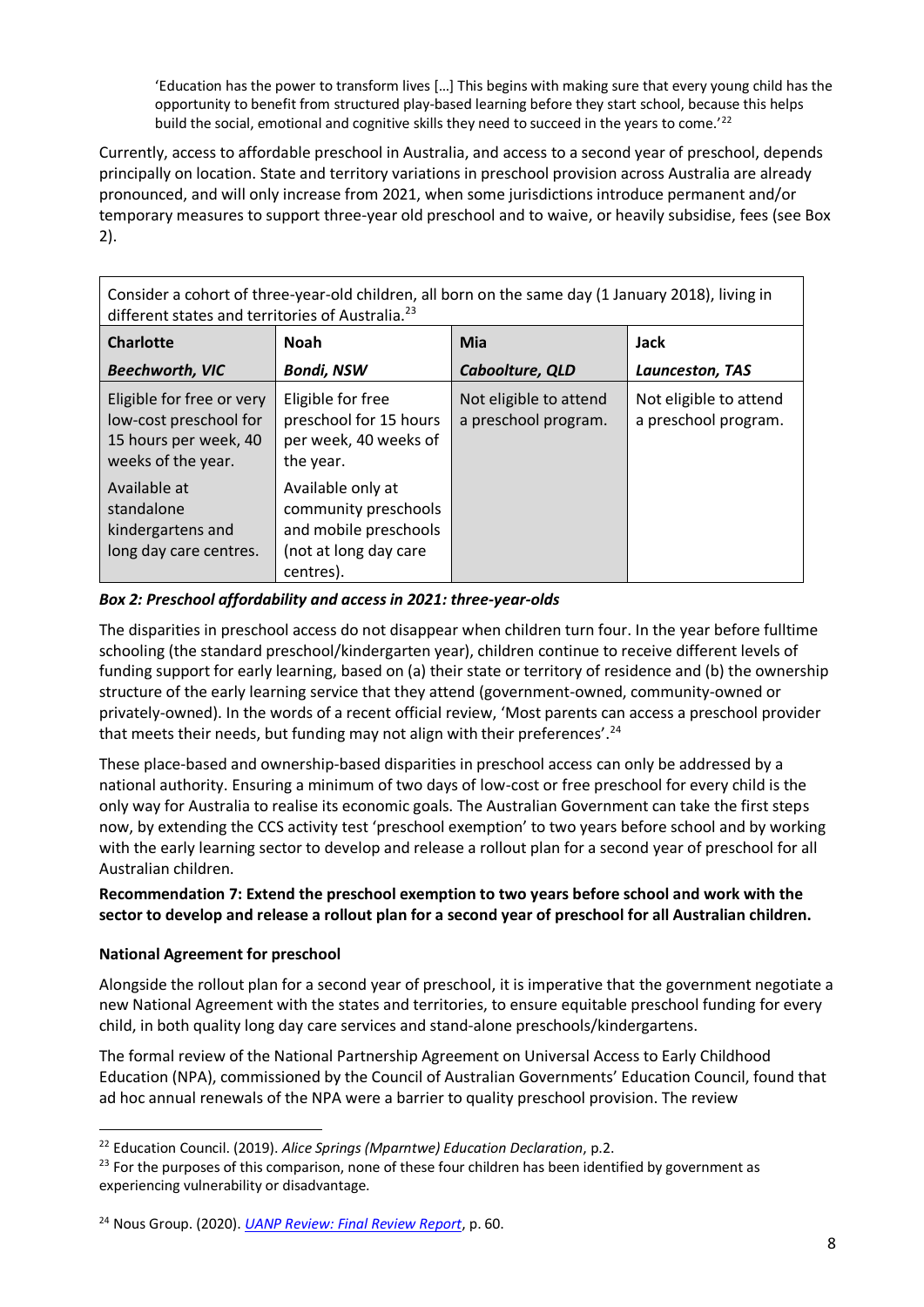recommended that a National Agreement allocate funding across the forward estimates (for five years), to provide long-term, sustainable preschool funding.<sup>25</sup>

#### **Recommendation 8: Introduce a medium-term (five-year) National Agreement on preschool funding.**

#### **Improving support for children with a disability**

Across Australia, children with a disability are not accessing preschool programs in the year before school at the same rate as their peers.<sup>26</sup>

The Australian Government's Inclusion Support Programme (ISP) builds the capacity and capability of early learning services to fully include children with disability. In 2020, the government broadened access to the ISP – a welcome decision, which means that children with particularly challenging behaviours (including those suffering trauma) are now eligible for support.

Some further changes to the ISP are required, to ensure that the program meets the actual needs of children and families:

- a) Matching ISP funding to attendance: ISP funding is currently capped at 25 hours per week (or 40 hours per week, if two or more children share the support measures). Where a child attends an early learning and care service for more than 25 hours per week, this means that additional support staff are not fully funded.
- b) Raise educator wage subsidies to the minimum award rate and introduce indexation: Wage subsidies for educators funded by the ISP are below the current award rate. This requires amendment, so that wage rates under the ISP are always in line with the award.

**Recommendation 9: Update the Inclusion Support Program, so that funding is calculated to include (a) children's actual attendance at an early learning and care service; and (b) award wage rates for educators.**

#### **D. Access**

#### **Removing barriers based on parents' circumstances**

Not all children in Australia have access to the Child Care Subsidy. Currently, children in two-parent families have no access to any subsidised early learning if one parent is not working or studying<sup>27</sup> - unless the family has a very low income (under \$67,000 per annum) or they are attending preschool in the year before school. In short, many children are missing out.

While there is a 'safety net' entitlement to CCS for low-income families, it is capped at 12 hours per week – which is just one standard day in a long day care centre.

All Australian children should have access to at least two days (a minimum of 18 hours) of affordable early learning per week, regardless of their parents' circumstances. This minimum entitlement is based on wellestablished research.<sup>28</sup>

Providing a higher base entitlement for all children would also generate significant savings offsets for the government, through reducing the heavy administrative burden associated with the activity test and the preschool exemption.

**Recommendation 10: Provide all children with a base entitlement of 18 hours per week of subsidised early learning and care (across two days), regardless of their parents' engagement in work or study.**

<sup>25</sup> Nous Group. (2020). *[UANP Review: Final Review Report](http://www.educationcouncil.edu.au/site/DefaultSite/filesystem/documents/Reports%20and%20publications/Publications/Early%20childhood%20education/UANP%20Review%20Final%20Review%20Report%20-%20October%202020.pdf)*.

<sup>26</sup> Productivity Commission. (2020). *[Report on Government Services 2020](https://www.pc.gov.au/research/ongoing/report-on-government-services/2020/child-care-education-and-training/early-childhood-education-and-care/rogs-2020-partb-section3.pdf)*, p. 3.13.

<sup>&</sup>lt;sup>27</sup> The ['activity test'](https://www.education.gov.au/child-care-subsidy-activity-test) predicates access to the CCS on the second parent's engagement in a minimum number of hours every week of approved activity, which includes work, study and forms of volunteering.

<sup>&</sup>lt;sup>28</sup> Mitchell Institute. (2016). *[Quality Early Education for All;](http://www.mitchellinstitute.org.au/wp-content/uploads/2016/04/Quality-Early-Education-for-All-FINAL.pdf)* Australian Institute of Family Studies. (2016). *A Critical Review of Early [Childhood Literature](https://docs.education.gov.au/system/files/doc/other/aifs_crit_review_ec_lit_final_pdf_0.pdf)*.